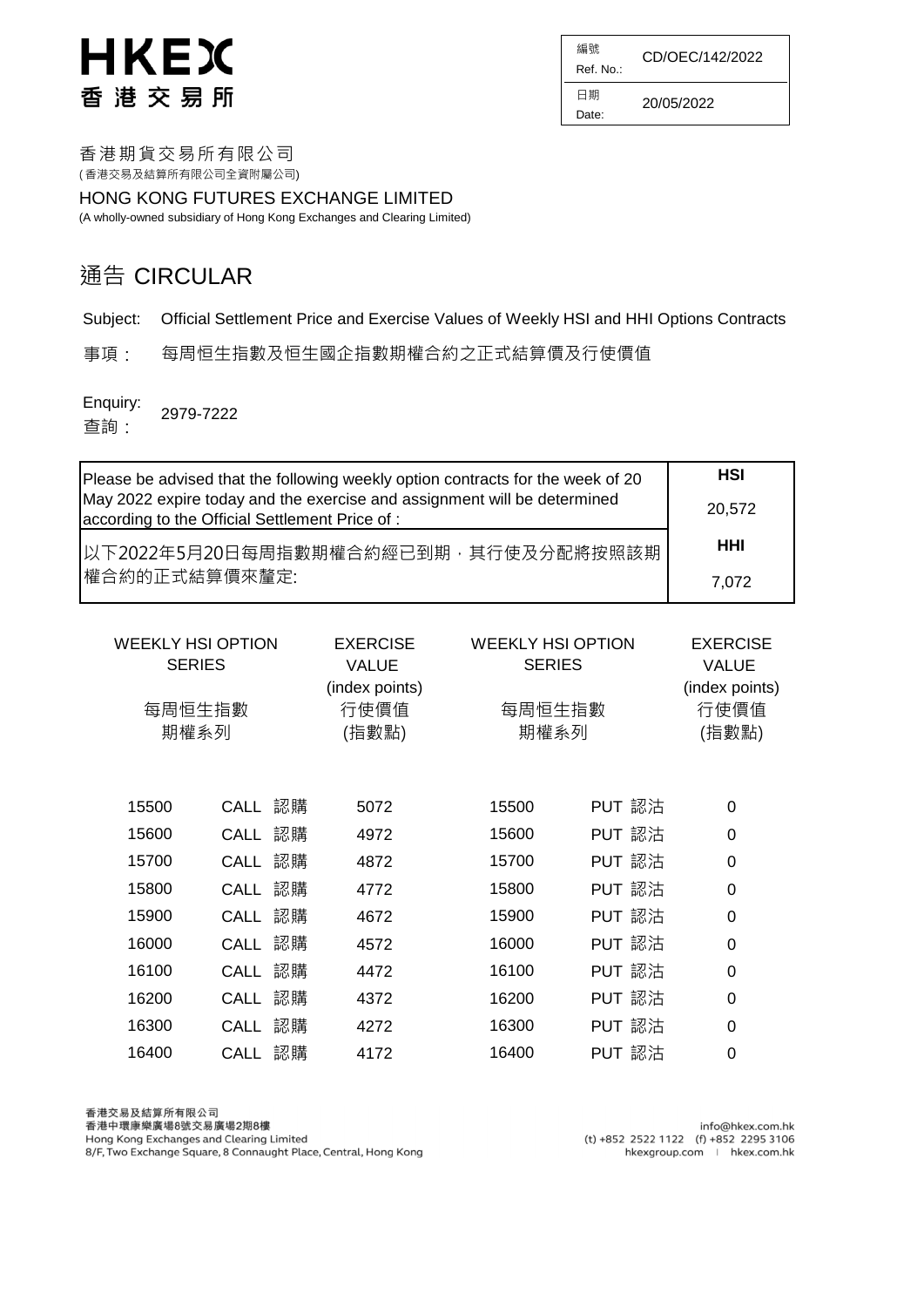| 16500 | CALL 認購           | 4072 | 16500 | PUT 認沽 | 0  |
|-------|-------------------|------|-------|--------|----|
| 16600 | CALL 認購           | 3972 | 16600 | PUT 認沽 | 0  |
| 16700 | CALL 認購           | 3872 | 16700 | PUT 認沽 | 0  |
| 16800 | CALL 認購           | 3772 | 16800 | PUT 認沽 | 0  |
| 16900 | 認購<br>CALL        | 3672 | 16900 | PUT 認沽 | 0  |
| 17000 | 認購<br>CALL        | 3572 | 17000 | PUT 認沽 | 0  |
| 17100 | CALL<br>認購        | 3472 | 17100 | PUT 認沽 | 0  |
| 17200 | 認購<br>CALL        | 3372 | 17200 | PUT 認沽 | 0  |
| 17300 | 認購<br><b>CALL</b> | 3272 | 17300 | PUT 認沽 | 0  |
| 17400 | 認購<br>CALL        | 3172 | 17400 | PUT 認沽 | 0  |
| 17500 | 認購<br>CALL        | 3072 | 17500 | PUT 認沽 | 0  |
| 17600 | CALL<br>認購        | 2972 | 17600 | PUT 認沽 | 0  |
| 17700 | CALL<br>認購        | 2872 | 17700 | PUT 認沽 | 0  |
| 17800 | 認購<br>CALL        | 2772 | 17800 | PUT 認沽 | 0  |
| 17900 | CALL<br>認購        | 2672 | 17900 | PUT 認沽 | 0  |
| 18000 | CALL 認購           | 2572 | 18000 | PUT 認沽 | 0  |
| 18100 | CALL<br>認購        | 2472 | 18100 | PUT 認沽 | 0  |
| 18200 | CALL 認購           | 2372 | 18200 | PUT 認沽 | 0  |
| 18300 | CALL 認購           | 2272 | 18300 | PUT 認沽 | 0  |
| 18400 | 認購<br>CALL        | 2172 | 18400 | PUT 認沽 | 0  |
| 18500 | CALL<br>認購        | 2072 | 18500 | PUT 認沽 | 0  |
| 18600 | CALL<br>認購        | 1972 | 18600 | PUT 認沽 | 0  |
| 18700 | 認購<br><b>CALL</b> | 1872 | 18700 | PUT 認沽 | 0  |
| 18800 | CALL<br>認購        | 1772 | 18800 | PUT 認沽 | 0  |
| 18900 | CALL 認購           | 1672 | 18900 | PUT 認沽 | 0  |
| 19000 | CALL 認購           | 1572 | 19000 | PUT 認沽 | 0  |
| 19100 | CALL 認購           | 1472 | 19100 | PUT 認沽 | 0  |
| 19200 | CALL 認購           | 1372 | 19200 | PUT 認沽 | 0  |
| 19300 | CALL 認購           | 1272 | 19300 | PUT 認沽 | 0  |
| 19400 | CALL 認購           | 1172 | 19400 | PUT 認沽 | 0  |
| 19500 | CALL 認購           | 1072 | 19500 | PUT 認沽 | 0  |
| 19600 | CALL 認購           | 972  | 19600 | PUT 認沽 | 0  |
| 19700 | CALL 認購           | 872  | 19700 | PUT 認沽 | 0  |
| 19800 | CALL 認購           | 772  | 19800 | PUT 認沽 | 0  |
| 19900 | CALL 認購           | 672  | 19900 | PUT 認沽 | 0  |
| 20000 | CALL 認購           | 572  | 20000 | PUT 認沽 | 0  |
| 20200 | CALL 認購           | 372  | 20200 | PUT 認沽 | 0  |
| 20400 | CALL 認購           | 172  | 20400 | PUT 認沽 | 0  |
| 20600 | CALL 認購           | 0    | 20600 | PUT 認沽 | 28 |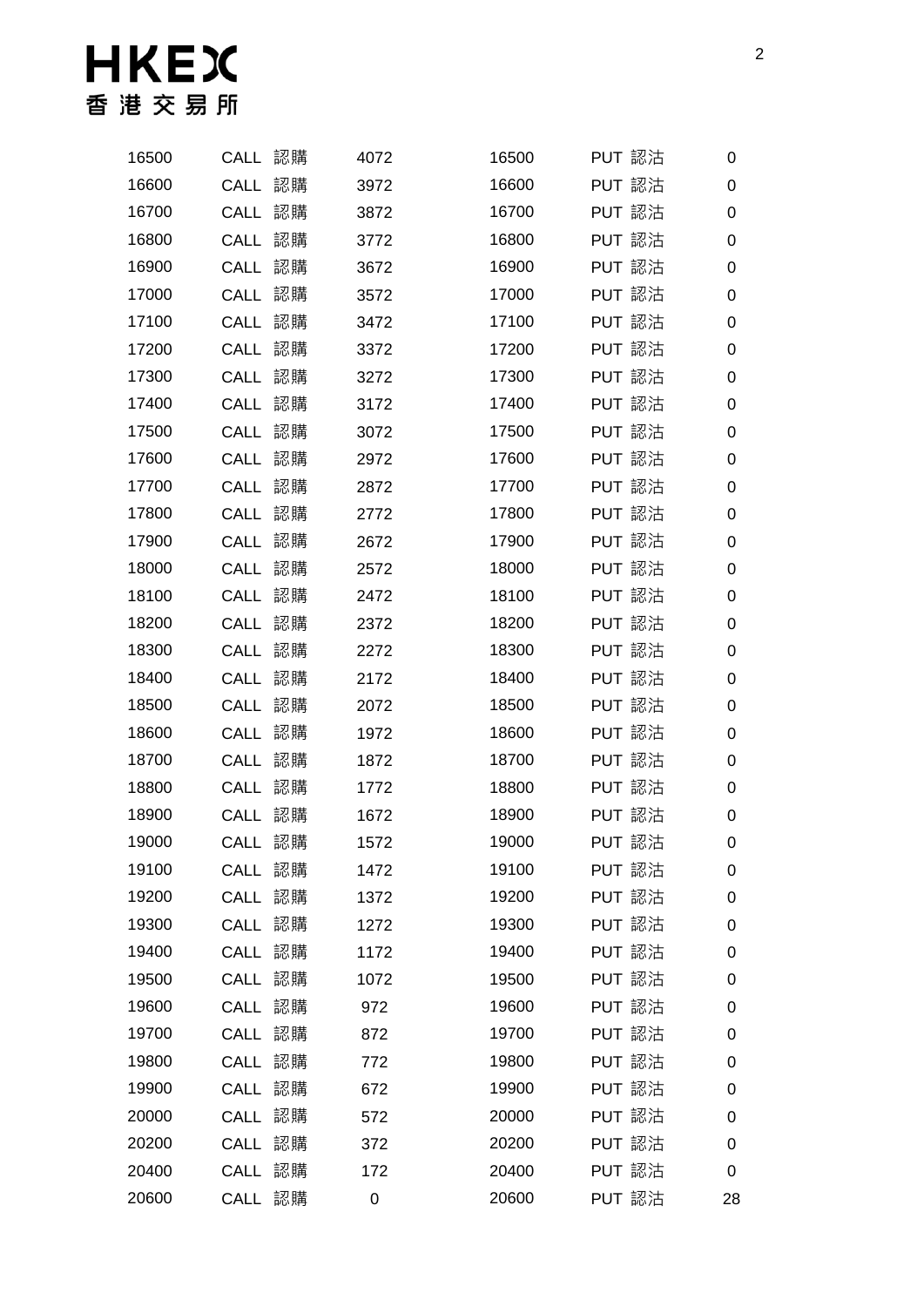| 20800 | CALL 認購     |    | 0 | 20800 | PUT 認沽 | 228  |
|-------|-------------|----|---|-------|--------|------|
| 21000 | CALL 認購     |    | 0 | 21000 | PUT 認沽 | 428  |
| 21200 | CALL        | 認購 | 0 | 21200 | PUT 認沽 | 628  |
| 21400 | CALL        | 認購 | 0 | 21400 | PUT 認沽 | 828  |
| 21600 | CALL        | 認購 | 0 | 21600 | PUT 認沽 | 1028 |
| 21800 | CALL        | 認購 | 0 | 21800 | PUT 認沽 | 1228 |
| 22000 | <b>CALL</b> | 認購 | 0 | 22000 | PUT 認沽 | 1428 |
| 22200 | CALL        | 認購 | 0 | 22200 | PUT 認沽 | 1628 |
| 22400 | CALL        | 認購 | 0 | 22400 | PUT 認沽 | 1828 |
| 22600 | <b>CALL</b> | 認購 | 0 | 22600 | PUT 認沽 | 2028 |
| 22800 | CALL        | 認購 | 0 | 22800 | PUT 認沽 | 2228 |
| 23000 | CALL        | 認購 | 0 | 23000 | PUT 認沽 | 2428 |
| 23200 | CALL        | 認購 | 0 | 23200 | PUT 認沽 | 2628 |
| 23400 | CALL        | 認購 | 0 | 23400 | PUT 認沽 | 2828 |
| 23600 | CALL        | 認購 | 0 | 23600 | PUT 認沽 | 3028 |
| 23800 | CALL        | 認購 | 0 | 23800 | PUT 認沽 | 3228 |
| 24000 | <b>CALL</b> | 認購 | 0 | 24000 | PUT 認沽 | 3428 |
| 24200 | CALL        | 認購 | 0 | 24200 | PUT 認沽 | 3628 |
| 24400 | CALL        | 認購 | 0 | 24400 | PUT 認沽 | 3828 |
| 24600 | <b>CALL</b> | 認購 | 0 | 24600 | PUT 認沽 | 4028 |
| 24800 | CALL        | 認購 | 0 | 24800 | PUT 認沽 | 4228 |
| 25000 | CALL 認購     |    | 0 | 25000 | PUT 認沽 | 4428 |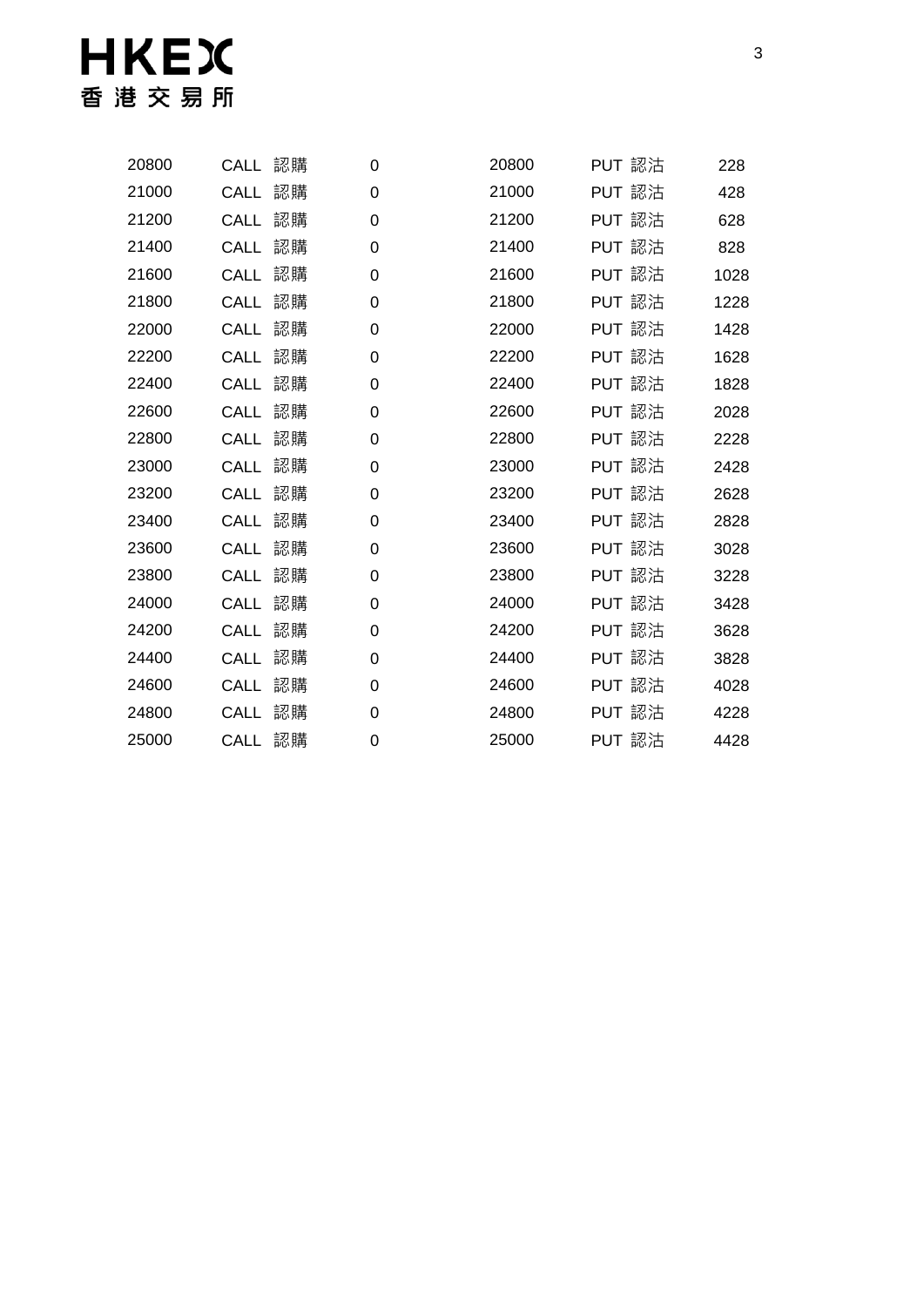| <b>WEEKLY HHI OPTION</b> |               | <b>EXERCISE</b> | <b>WEEKLY HHI OPTION</b> |               | <b>EXERCISE</b> |                |  |
|--------------------------|---------------|-----------------|--------------------------|---------------|-----------------|----------------|--|
|                          | <b>SERIES</b> |                 | <b>VALUE</b>             | <b>SERIES</b> |                 | <b>VALUE</b>   |  |
|                          |               |                 | (index points)           |               |                 | (index points) |  |
|                          | 每周恒生國企指數      |                 | 行使價值                     | 每周恒生國企指數      |                 | 行使價值           |  |
|                          | 期權系列          |                 | (指數點)                    | 期權系列          |                 | (指數點)          |  |
|                          |               |                 |                          |               |                 |                |  |
| 5200                     | CALL 認購       |                 | 1872                     | 5200          | PUT 認沽          | 0              |  |
| 5300                     | CALL 認購       |                 | 1772                     | 5300          | PUT 認沽          | $\mathbf 0$    |  |
| 5400                     | CALL 認購       |                 | 1672                     | 5400          | PUT 認沽          | 0              |  |
| 5500                     | CALL 認購       |                 | 1572                     | 5500          | PUT 認沽          | 0              |  |
| 5600                     | CALL 認購       |                 | 1472                     | 5600          | PUT 認沽          | 0              |  |
| 5700                     | CALL 認購       |                 | 1372                     | 5700          | PUT 認沽          | 0              |  |
| 5800                     | CALL 認購       |                 | 1272                     | 5800          | PUT 認沽          | 0              |  |
| 5900                     | CALL 認購       |                 | 1172                     | 5900          | PUT 認沽          | 0              |  |
| 6000                     | CALL 認購       |                 | 1072                     | 6000          | PUT 認沽          | $\mathbf 0$    |  |
| 6100                     | CALL 認購       |                 | 972                      | 6100          | PUT 認沽          | 0              |  |
| 6200                     | CALL 認購       |                 | 872                      | 6200          | PUT 認沽          | $\mathbf 0$    |  |
| 6300                     | CALL 認購       |                 | 772                      | 6300          | PUT 認沽          | 0              |  |
| 6400                     | CALL 認購       |                 | 672                      | 6400          | PUT 認沽          | $\mathbf 0$    |  |
| 6500                     | CALL 認購       |                 | 572                      | 6500          | PUT 認沽          | 0              |  |
| 6600                     | CALL 認購       |                 | 472                      | 6600          | PUT 認沽          | $\mathbf 0$    |  |
| 6700                     | CALL 認購       |                 | 372                      | 6700          | PUT 認沽          | 0              |  |
| 6800                     | CALL 認購       |                 | 272                      | 6800          | PUT 認沽          | $\mathbf 0$    |  |
| 6900                     | CALL 認購       |                 | 172                      | 6900          | PUT 認沽          | 0              |  |
| 7000                     | CALL 認購       |                 | 72                       | 7000          | PUT 認沽          | 0              |  |
| 7100                     | CALL 認購       |                 | 0                        | 7100          | PUT 認沽          | 28             |  |
| 7200                     | CALL 認購       |                 | 0                        | 7200          | PUT 認沽          | 128            |  |
| 7300                     | CALL 認購       |                 | 0                        | 7300          | PUT 認沽          | 228            |  |
| 7400                     | CALL 認購       |                 | 0                        | 7400          | PUT 認沽          | 328            |  |
| 7500                     | CALL 認購       |                 | 0                        | 7500          | PUT 認沽          | 428            |  |
| 7600                     | CALL 認購       |                 | 0                        | 7600          | PUT 認沽          | 528            |  |
| 7700                     | CALL 認購       |                 | 0                        | 7700          | PUT 認沽          | 628            |  |
| 7800                     | CALL 認購       |                 | 0                        | 7800          | PUT 認沽          | 728            |  |
| 7900                     | CALL 認購       |                 | 0                        | 7900          | PUT 認沽          | 828            |  |
| 8000                     | CALL 認購       |                 | 0                        | 8000          | PUT 認沽          | 928            |  |
| 8100                     | CALL 認購       |                 | 0                        | 8100          | PUT 認沽          | 1028           |  |
| 8200                     | CALL 認購       |                 | 0                        | 8200          | PUT 認沽          | 1128           |  |
| 8300                     | CALL 認購       |                 | 0                        | 8300          | PUT 認沽          | 1228           |  |